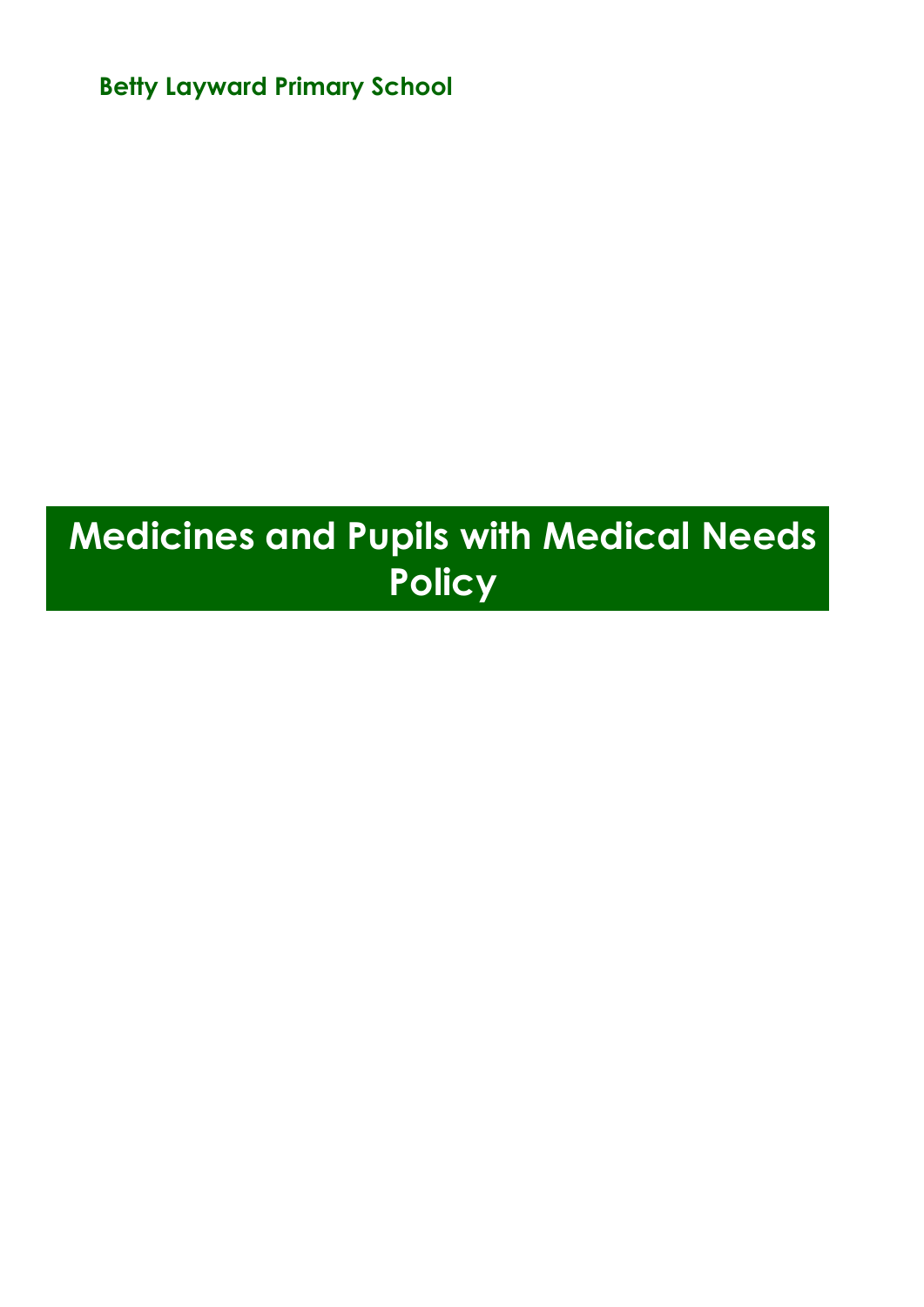# **Table of Contents**

|                                                   | page |
|---------------------------------------------------|------|
| Introduction                                      | 3    |
| <b>SEN</b>                                        | 3    |
| <b>Rationale</b>                                  | 3    |
| <b>Healthy Schools Initiative</b>                 | 3    |
| <b>Emergency Procedures</b>                       | 4    |
| <b>Educational Visits and Sporting Activities</b> | 4    |
| <b>Roles and Responsibilities</b>                 | 4    |
| <b>Long Term Medical Needs</b>                    | 5    |
| Drawing up an Individual Healthcare Plan          | 6    |
| <b>Parental Permission</b>                        | 7    |
| <b>Administration of Medicines</b>                | 7    |
| <b>Where Medicine is Stored</b>                   | 7    |
| <b>Other Medical Problems</b>                     | 8    |
| <b>School Trips</b>                               | 8    |
| <b>Administration of Medicines File</b>           | 8    |
| <b>Unacceptable Practice</b>                      | 9    |
| <b>Insurance</b>                                  | 9    |
| <b>Complaints</b>                                 | 9    |
| <b>Monitoring and Review</b>                      | 9    |
| <b>Appendix 1 - Accident/Incident Form</b>        | 10   |
| <b>Appendix 2</b>                                 | 12   |
| Appendix 3 - Individual Healthcare Plan           | 13   |
| <b>Appendix 4 - Medicine Log Form</b>             | 16   |

2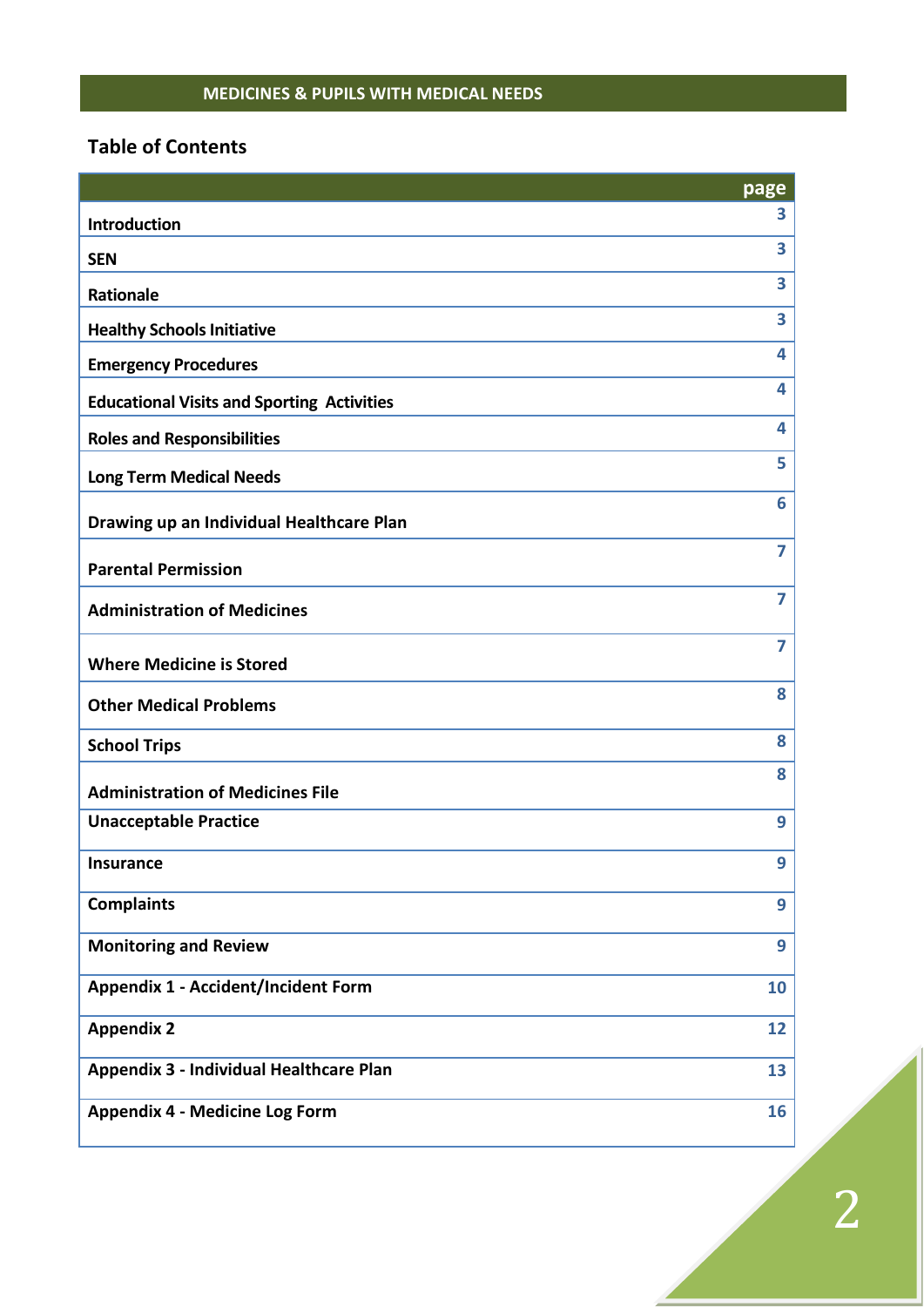#### **Introduction**

Our school is committed to achieving the five required outcomes of the Children Act 2004 i.e. that all children:

- be healthy;
- stay safe;
- enjoy and achieve;
- make a positive contribution;
- achieve economic well-being.

The following documentation is co-ordinated by the Headteacher in full consultation with the teaching and support staff and Governing Body. It should be read alongside the DfES document 'Supporting pupils at school with medical conditions' (September 2014).

## **SEN**

Some children with medical conditions may be considered to be disabled under the definition set out in the Equality Act 2010. Where this is the case governing bodies must comply with their duties under that Act. Some may also have special educational needs (SEN) and may have a statement, or Education, Health and Care (EHC) plan which brings together health and social care needs, as well as their special educational provision. For children with SEN, this guidance should be read in conjunction with the [Special educational](https://www.gov.uk/government/publications/send-code-of-practice-0-to-25)  [needs and disability \(SEND\) code of practice.](https://www.gov.uk/government/publications/send-code-of-practice-0-to-25) For pupils who have medical conditions that require EHC plans, compliance with the SEND code of practice will ensure compliance with the statutory elements of this guidance with respect to those children.

## **Rationale**

The schools believe that medicines should normally be given to pupils at home. Even a medicine to be given three times a day could be administered before school, immediately after school and at bedtime.

Parents/Carers are requested to bring all other prescribed medication to the attention of the Headteacher in the first instance. She/he will then decide on the appropriate course of action. The medical conditions that most commonly cause concern in school are asthma, diabetes, epilepsy and severe reaction (anaphylaxis). The school ensures that members of staff are given awareness training on a regular basis.

## **Healthy Schools Initiative**

Following the publication in 1997 of the government's White Paper 'Excellence in Schools', many schools decided to participate in the healthy schools initiative. This school fully supports the aims of this initiative, and we are working to achieve this status. We believe that a healthy school is one in which pupils can thrive not only physically and academically, but also spiritually and emotionally. We promote a whole-school approach to the well-being of our pupils, which involves:

- giving health issues high priority in our planning;
- making sure that we have effective policies on sex education and drugs education;
- planning the curriculum to ensure that the pupils have sufficient opportunity to learn about healthy living;
- providing opportunities for pupils to take responsibility for their learning and behaviour;
- making sure that the environment is stimulating and conducive to learning;
- providing opportunities for pupils to put forward their views and be listened to;
- supporting pupils who need additional care and attention;
- providing opportunities for all our staff to develop their skills;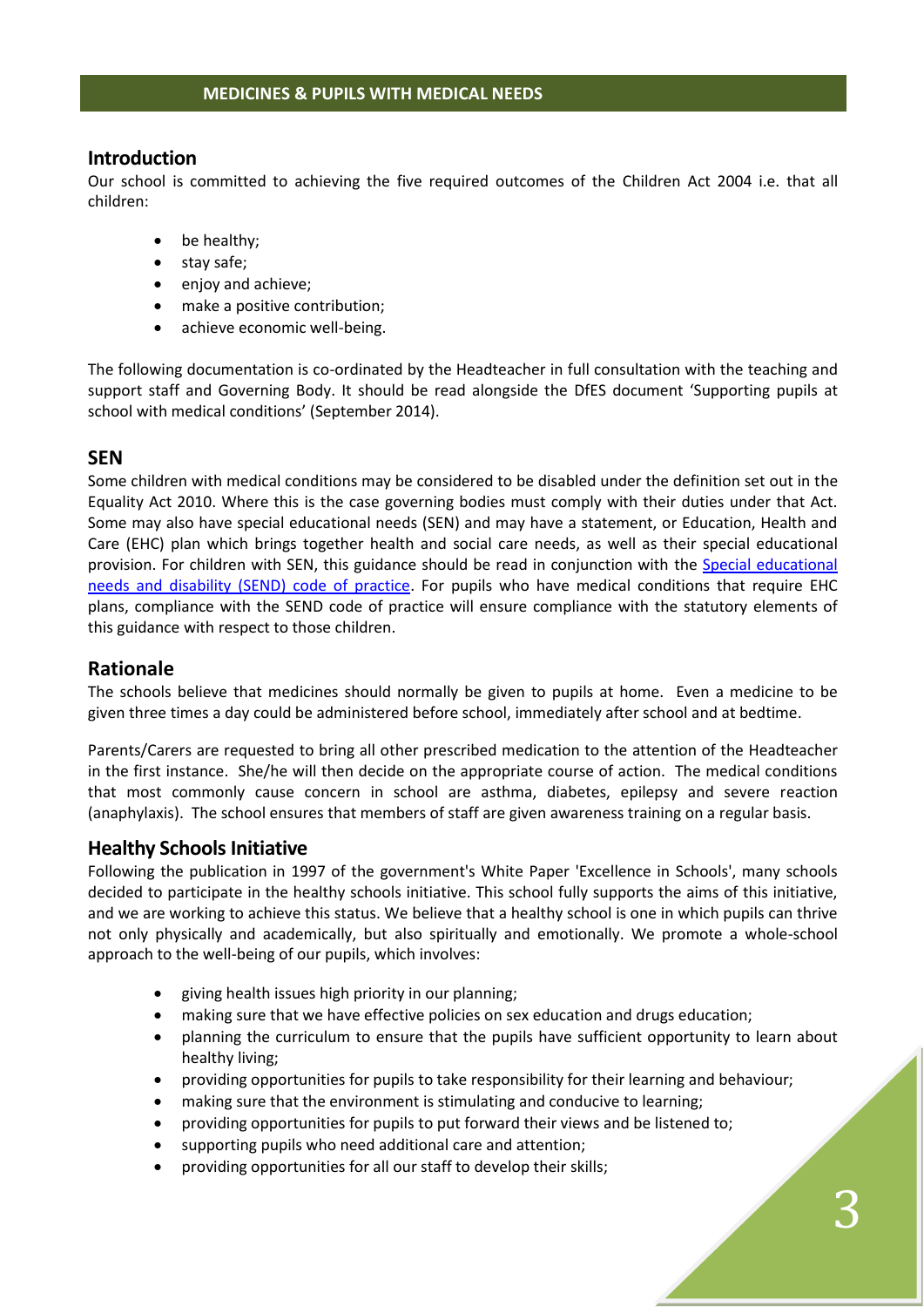- working closely with parents and external agencies to provide the best possible support for our pupils;
- Consider mental health issues as well as physical conditions.

# **Emergency Procedures**

All staff in school are made aware that it is the Headteacher or his/her Assistants who call any emergency services in the event of need. When a pupil is taken to hospital by ambulance, he/she will be accompanied by a member of staff who will remain with that child until the parent arrives. After the event, the emergency should be documented on an Accident/Incident Form. This form will need to be sent to the local authority (See Appendix 1).

# **Educational Visits and Sporting Activities**

Sometimes the school may need to take additional measures for outside visits and or sporting activities to support any children with medical needs. Staff supervising excursions or sports will be made aware of any student medical needs and relevant emergency procedures. In some circumstances the parent or their representative may be asked to accompany the child but should not be required to, in the event that the parent is unable to attend.

All children irrespective of medical needs are encouraged to participate as much as possible in the life of the school.

# **Roles and Responsibilities**

## **Role of the Governing Body**

It is the Governing body's responsibility to oversee the support of pupils at school with medical conditions. They must ensure that arrangements are in place within the school for this. In doing so they should ensure that such children can enjoy the same opportunities at school as any other child. Parents and pupils should have confidence in the school's ability to provide effective support for medical conditions in school. The arrangements should show an understanding of how medical conditions impact on a child's ability to learn, as well as increase their confidence and promote self-care. They should ensure that staff are properly trained to provide the support that pupils need.

## **Role of the Headteacher**

The Headteacher has overall responsibility for implementing the policy and procedures for dealing with medical needs and will effectively delegate and oversee the implementation of this policy to the Pastoral Support Manager. This will include the Headteacher ensuring that attention is paid to the safe storage, handling and disposal of medicines, and that all relevant paperwork is being completed and stored as per the policy, including that the parent/carer has completed a form for the administration of medicine/s on a long term basis. (Appendix 2). It is the responsibility of the Headteacher to ensure that staff are suitably trained and should a member of staff be absent cover will be arranged to ensure the pupil is supported. If a supply teacher comes into contact with a pupil with a known medical condition, they will also be briefed.

## **Role of the Pastoral Support Manager**

The Pastoral Support Manager will take the main lead in ensuring that all parents are aware of this policy either at induction meetings or when any pupil is admitted to the school, alongside any new arrivals of pupils throughout the academic year. They will liaise with appropriate members of staff and ensure that all relevant documentation is completed and links made with any agencies (if required). They will follow the procedures of this policy whenever a pupil has a medical condition and will monitor individual healthcare plans.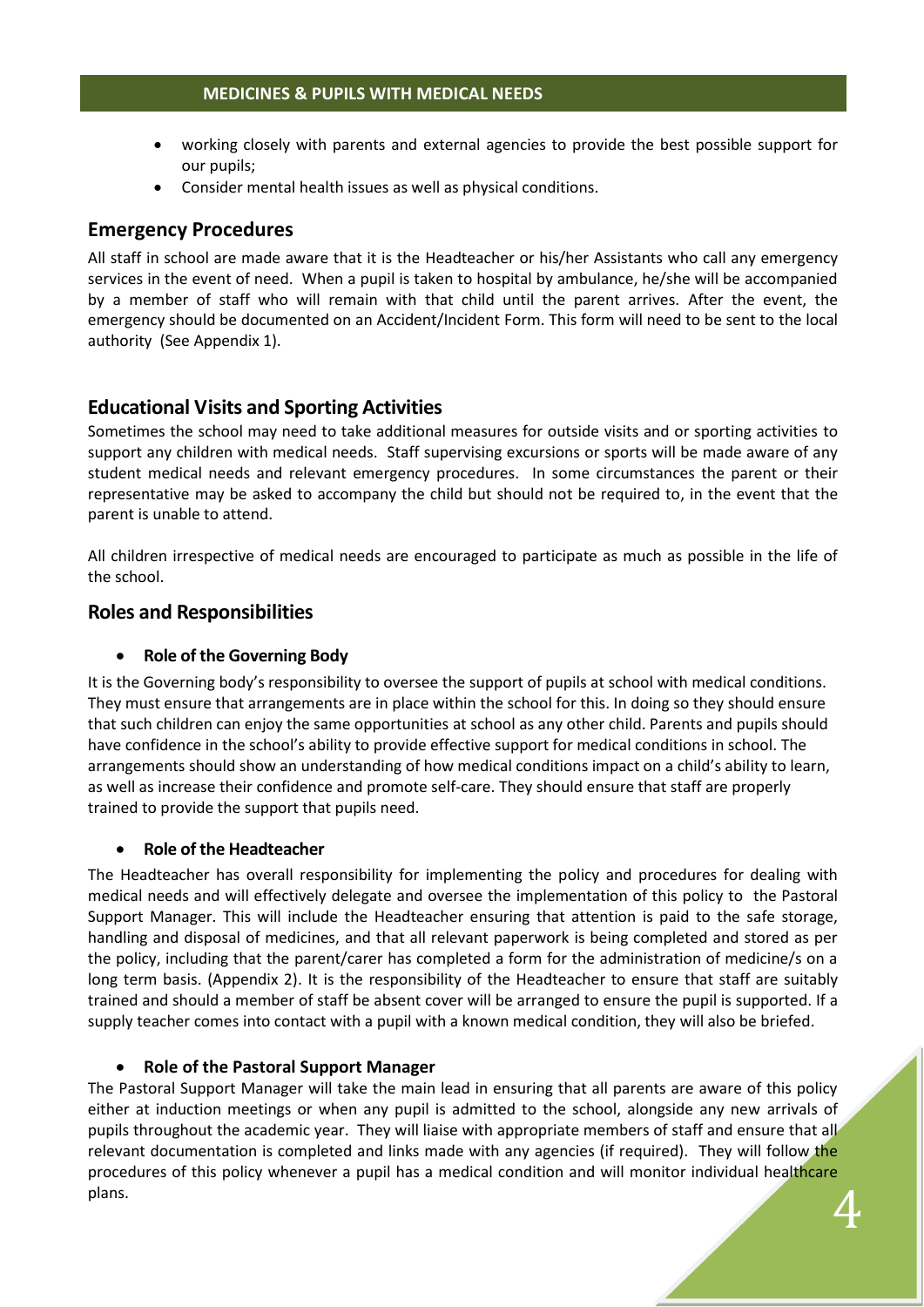#### **Role of Teachers and other School Staff**

Schools that have a pupil with medical needs in their class will be told of the nature of the condition and as to when the pupil may need extra attention. The Pastoral Support Manager will arrange for a meeting to take place with the parent/carer, school nurse and class teacher of the child so that full understanding is reached. They will also be made aware what action should be taken if an emergency should arise. It is the class teachers responsibility to liaise with the Pastoral Support Manager when a pupil has short term and frequent absences, including those for appointments connected with a medical condition. Appropriate support will need to be put in place i.e. giving homework to the Pastoral Support Manager so he/she can schedule a home visit. This will limit the impact on the child's educational attainment and emotional and general wellbeing.

All staff directly involved with the administering of medicine will have the appropriate training and ensure a record is kept of this. Staff who are not trained must not give prescription medicines or undertake healthcare procedures.

#### **Role of the School Nurse**

They are responsible for notifying the school when a child has been identified as having a medical condition which will require support in school. Wherever possible, they should do this before the child starts at the school. They would not usually have an extensive role in ensuring that schools are taking appropriate steps to support children with medical conditions, but may support staff on implementing a child's individual healthcare plan and provide advice and liaison, for example on training. School nurses can liaise with lead clinicians locally on appropriate support for the child and associated staff training needs.

#### **Role of the Parent**

Parents are a pupil's main carers. They are responsible for making sure that their pupil is well enough in the first place to attend school**.** Where necessary, parents will be asked to provide the Headteacher/Pastoral Support Manager with sufficient information about their child's medical condition, and any treatment or special care needed at school. All parents that request the school to administer medicines, to support long term illnesses, will be asked to complete a medical permission form. (Appendix 2)

#### **Role of the Pupil**

Pupils who have been given permission by their parents to manage their own needs must be responsible when doing so and be accompanied by a trained member of staff. This will be reflected within their individual health care plans if a plan is necessary.

#### **Long Term Medical Needs**

It is important for the school to have sufficient information about the medical condition of any pupil or any pupil with long term medical needs. The school requests this information when the child is admitted to school or when a pupil develops a condition.

The following information must be recorded:

- Details of the condition
- Special requirements e.g. Dietary needs or pre-activity precautions
- **Medication and any side effects**
- What to do and who to contact in an emergency
- The role the school plays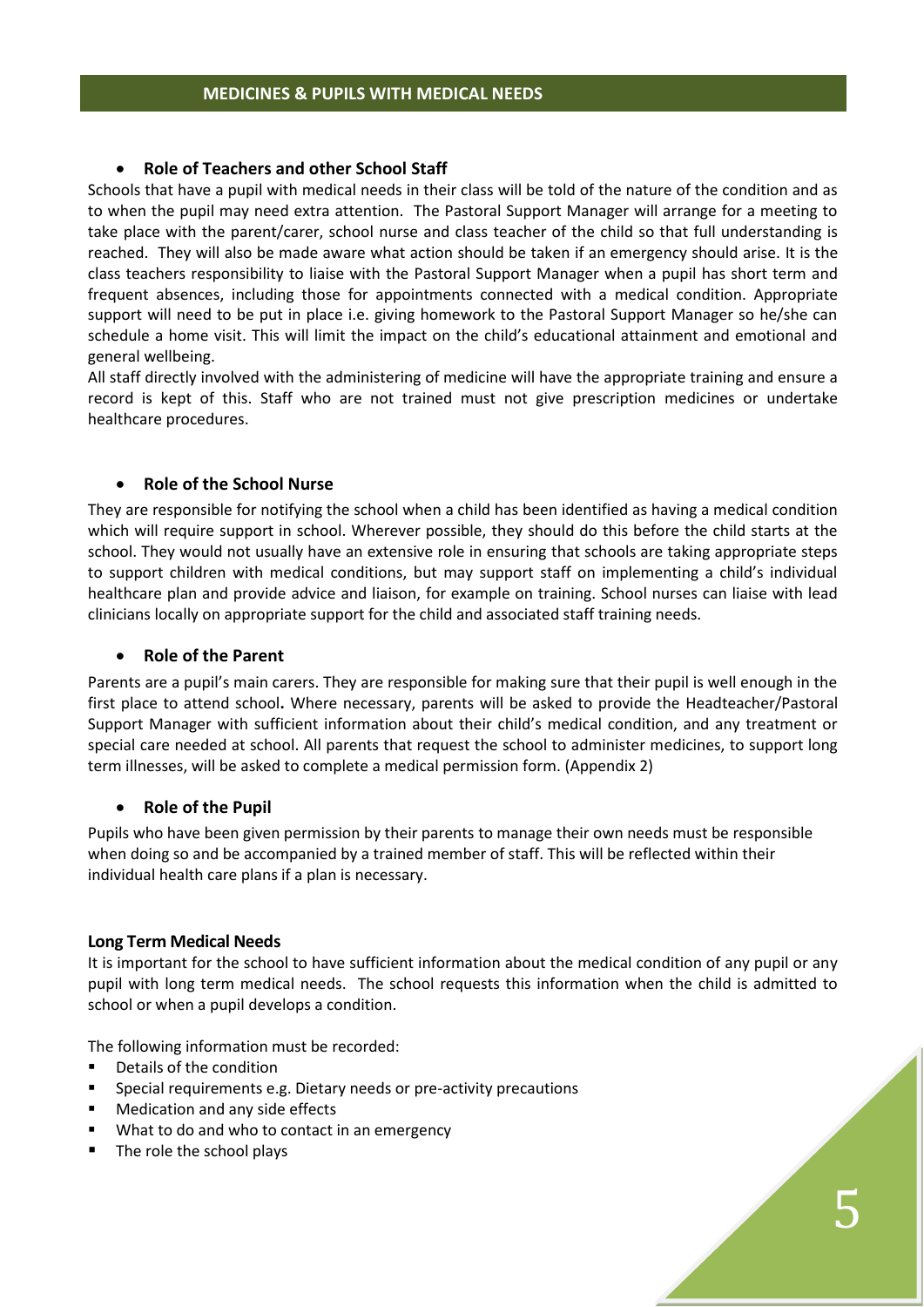The school will draw up an appropriate individual health care plan and maintain a medical register of which all staff will be made aware. (Appendix 3)

#### **Drawing Up an Individual Healthcare Plan**

Individual Healthcare Plans can help to ensure that schools effectively support pupils with medical conditions. Most pupils at some time have a medical condition that may affect their participation in school activities. For the majority this will be short term. Some may have medical conditions that, if not properly managed, could limit their access to education. In such cases it may be necessary to provide an Individual Healthcare Plan which will ensure that school staff have sufficient information to understand and support a child with long term medical needs, however not all pupils will require one. This plan will focus on the needs of each individual child and how the medical condition impacts their school life and who is responsible for their development. The school, healthcare professional and parent should agree, based on the evidence, when a healthcare plan would be inappropriate. If consensus cannot be reached, the headteacher is best placed to take final view.

Within the Individual Health care Plan should be the following:

- The medical condition, its triggers, signs, symptoms and treatments.
- The pupil's resulting needs, including medication (dose, side-effects and storage) and other treatments, time, facilities, equipment, testing, access to food and drink where this is used to manage their condition, dietary requirements and environmental issues e.g. crowded corridors, travel time between lessons.
- Specific support for the pupil's educational, social and emotional needs for example, how absences will be managed, requirements for extra time to complete exams, use of rest periods or additional support in catching up with lessons, counselling sessions, (if need be.)
- The level of support needed (some children will be able to take responsibility for their own health needs, including), in emergencies. If a child is self-managing their medicine this should be clearly stated with appropriate arrangements for monitoring.
- Who will provide this support, their training needs, expectations of their role and confirmation of proficiency to provide support for the child's medical condition from a healthcare professional; and cover arrangements for when they are unavailable.
- Who in the school needs to be aware of the child's condition and the support required.
- Arrangements for written permission from parents and the headteacher for medication to be administered by a member of staff, or self-administered by the pupil during school hours.
- Separate arrangements or procedures required for school trips or other school activities outside of the normal school timetable that will ensure the child can participate, e.g. risk assessments.
- Where confidentiality issues are raised by the parent/child, the designated individuals to be entrusted with information about the child's condition.
- What to do in an emergency, including whom to contact, and contingency arrangements. Some children may have an emergency healthcare plan prepared by their lead clinician that could be used to inform development of their individual healthcare plan

#### **Parental Permission**

Medicines will not be administered unless we have the written permission of parents. In the event of a child coming into school with medicines without a permission slip, we will attempt to gain consent for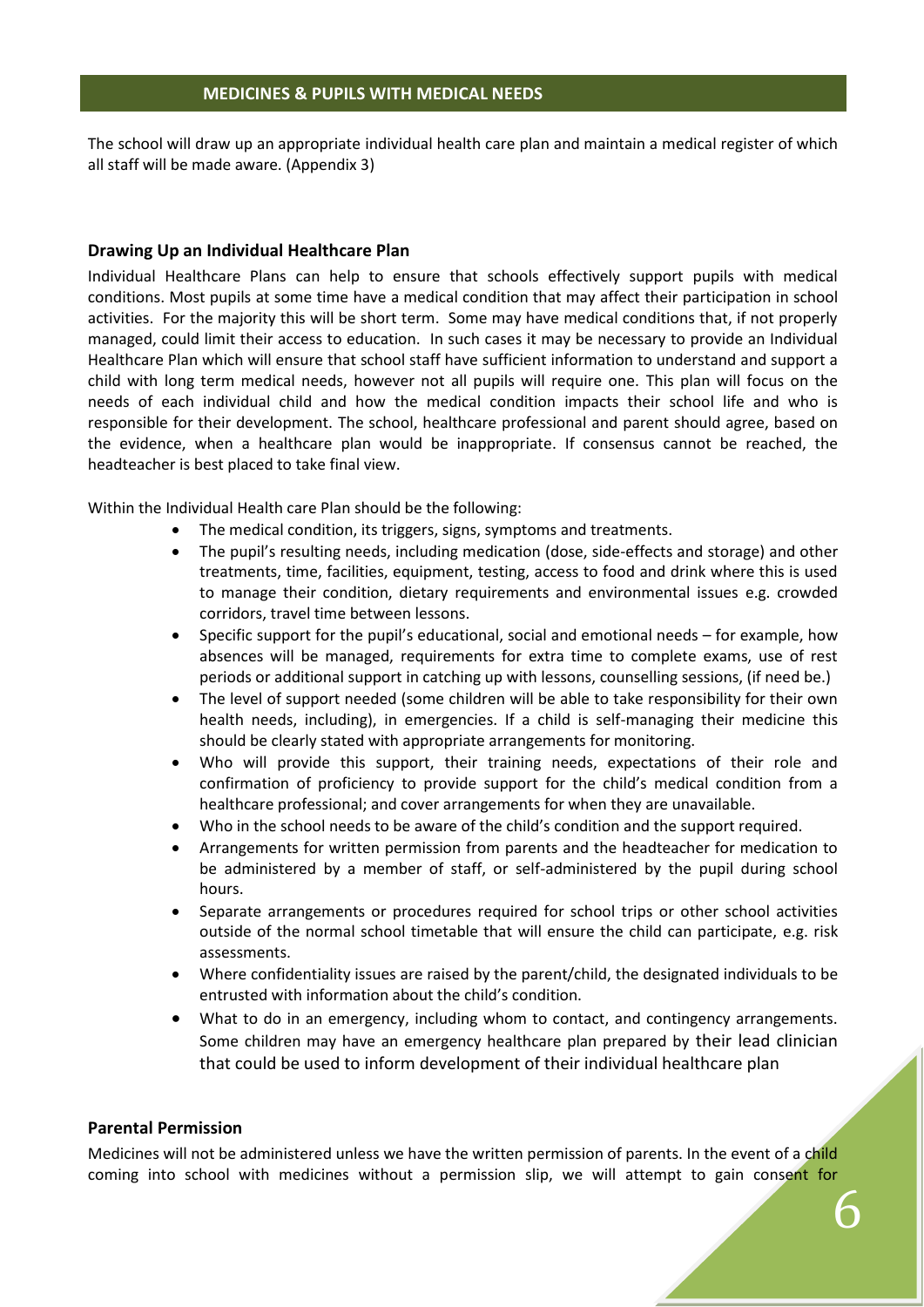administration over the phone. If we are unable to contact parents this way then the medicine will not be administered.

#### **Administration of Medicines**

All medicines will be administered to a pupil if the medicine has been prescribed by the pupil's doctor. All medicines must be clearly labelled with the pupil's name and class, name of medicine, date of issue an expiry. The medicine should be given to the school in its original packaging with the leaflet for details of possible side effects.

All staff training in first aid and specialist medicine administration i.e. Anti- histamine (Epi-pen) should clearly be displayed within the school. Areas such as the school office, the staff room and classrooms should have pictures of appropriate staff detailing what training these members of staff have had.

If a child refuses to take medicine or carry out a necessary procedure, staff should not force them to do so, but follow the procedure agreed in the Individual Healthcare Plan. Parents should be informed so that alternative options can be considered.

#### **Asthma Inhalers**

Asthma inhalers and creams for skin conditions can be kept in school for the pupil to administer themselves when needed (assistance can be provided by a qualified first aider in the administering of asthma inhalers for younger pupils, especially if they are using a spacer).

#### **Creams**

We can administer creams for skin conditions such as eczema. HOWEVER, staff must not rub cream onto a pupil's body. Pupils must administer cream themselves under the supervision of a member of staff.

# **Where Medicine is Stored**

No medicines should be kept in the class or in the child's possession. All medicines are kept in a designated and marked container within the fridge or stored in the medical cupboard. Administration of medicines takes place in the medical area.

#### **Inhalers**

All inhalers are stored in the medical cupboard and are only administered by a trained first aider/first responder when required.

#### *NOTE: OTHER ASTHMA SUFFERERS CANNOT SHARE INHALERS.*

In the event of a child having an asthma attack, who has no inhaler, the parents must be sought quickly by phone to give permission for the administration of someone else's inhaler. If parents cannot be located, then the emergency services will be contacted and advice followed from the emergency services re the giving of a third party inhaler.

#### **Epi-pens and Anaphylaxis Shock Training**

For pupils who require an Epi-pen to treat the symptoms of anaphylaxis shock, these will be stored centrally in the Medical cupboard. Relevant staff receives regular training on the use of Epi-pens. All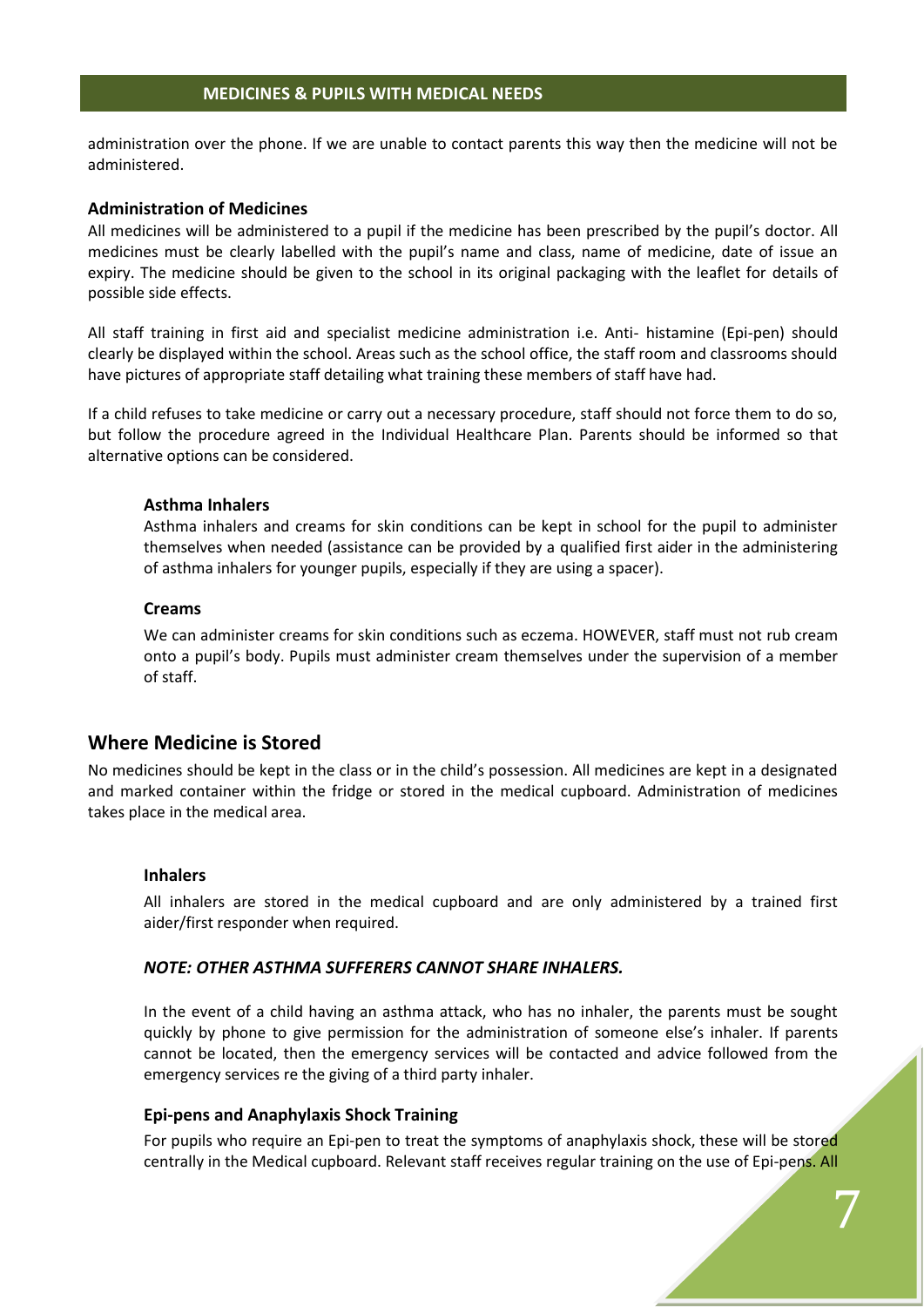pupils who require the use of an Epi-pen are subject to Individual Healthcare Plan and are listed on the medical board in the medical cupboard.

## **Other Medical Problems**

At the beginning of each academic year, any medical problems are shared with staff and a list of these children and their conditions is kept in the Medical cupboard. New photographs and signs are made of children with severe medical problems such as asthma. These signs and notices are displayed on the medical room board.

#### **School Trips**

Risk assessments for school trips, holidays and other school timetables outside of the normal timetable should be arranged prior to the date the trip will be taking place. Class teachers must ensure that a qualified first aider or trained first responder is part of the trip ratio for any trip.

The trained a qualified first aider or trained first responder is responsible for overseeing the following:

#### **Prior to the class leaving school on a trip:**

- meet with the Pastoral Support Manager (PSM), at the end of the day prior to the trip and ensure that they are aware of the children with any medical conditions attending the trip;
- check and pack a full trip 'first aid kit'
- check and pack any medications held by the school for pupils attending the trip, if medications are required to be refrigerated, collect in the morning and pack with an ice pack to keep cool;
- Ensure that they have copies of relevant documentation for medical needs whilst out (Medical Form, copy of Individual Health Plan)

#### **Upon return from a class attending a school trip:**

 Meet with the Pastoral Support Manager (PSM) to 'hand over' all medications taken off site for the trip, any completed documentation whilst on the trip and return the First Aid Kit

#### **DO NOT LEAVE THIS IN THE PSM'S OFFICE; IT MUST BE HANDED OVER TO THE PSM.**

## **Administration of Medicines File**

All medicine permission slips are kept in the Pastoral Support Managers office or school office. Completed forms and copies of pupils Individual Healthcare Plans are kept in the current academic year 'Pupils Medical Needs Folder', also located in the Pastoral Support Managers Office. A copy of all documents is also kept in pupil's individual personnel files.

When medicines are administered, staff must complete a 'medical form' which is stored with the medicine. The form should state the date of administration, the dosage, name of staff who administered the medicine and signature form that member of staff (Appendix 4). At the end of the academic year all medical forms should be stored in a 'Medical Log Book. Completed 'medical forms' are then stored behind the pupils Individual Health Care Plan, in the Pupils Medical Needs Folder'.

Before administering any medicines, staff should check the 'Medical Log Book', and read the date entry section, to ensure that no medication has already been administered to the pupil. If there are any changes in frequency of medication intake, parents should be notified.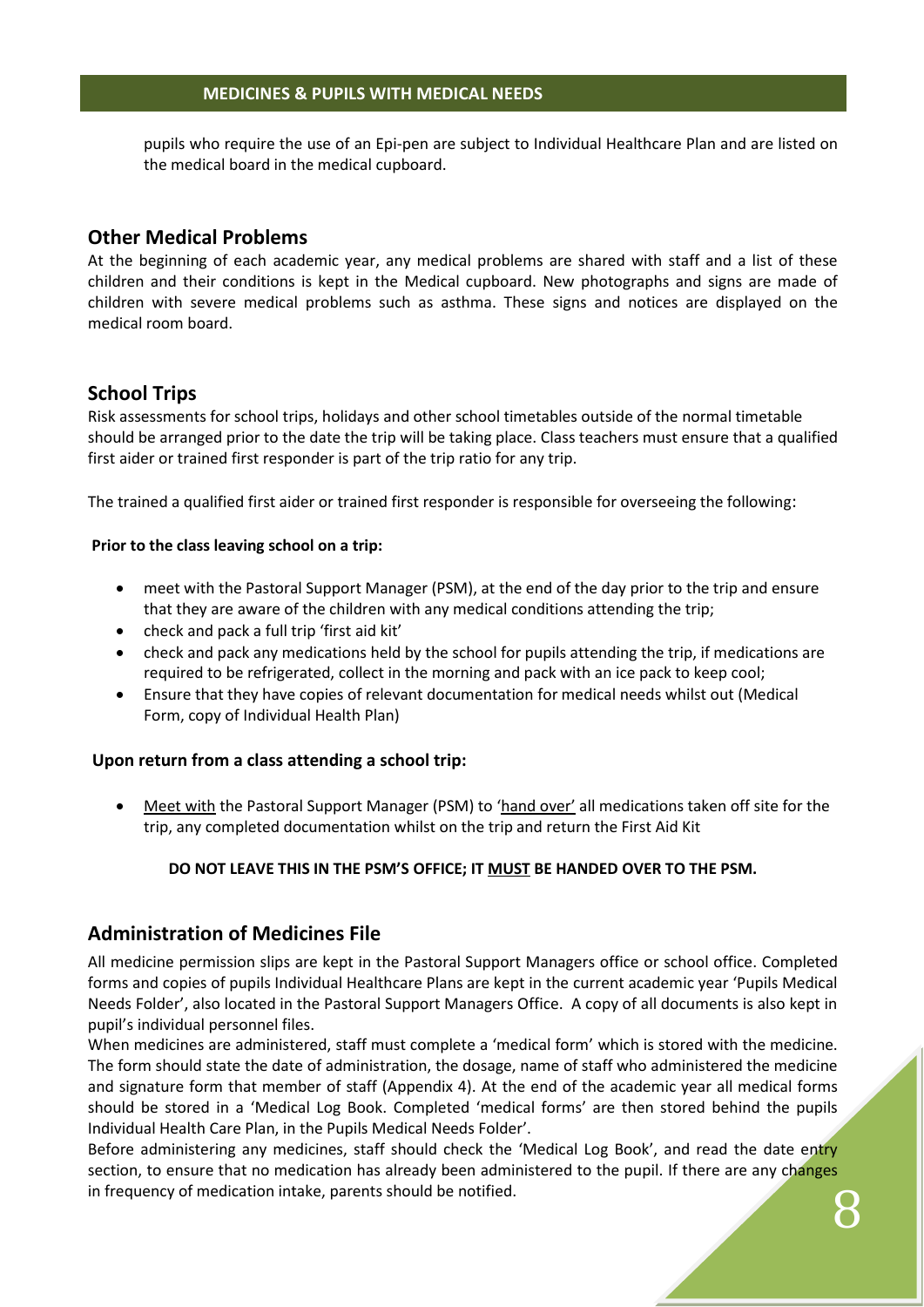# **Unacceptable Practice**

Although staff should use their discretions and judge each case on its merits with reference to the child's individual healthcare plan, it is not generally acceptable practice to:

- Assume that every child with the same condition requires the same treatment.
- Ignore the views of the child or their parents; or ignore medical evidence or opinion, (although this may be challenged).
- Send children with medical conditions home frequently or prevent them from staying for normal school activities, including lunch, unless this is specified in their individual healthcare plans.
- If the child becomes ill, send them to the school office or medical room unaccompanied or with someone unsuitable;
- Penalise children for their attendance record if their absences are related to their medical condition e.g. hospital appointments;
- Prevent pupils from drinking, eating or taking toilet or other breaks whenever they need to in order to manage their medical condition effectively.

## **Insurance**

The appropriate level of insurance should be in place to coincide with this policy and appropriately reflects the level of risk. Insurance policies should be accessible to staff who provide support to pupils and should be detailed with the arrangements for staff. Please seek guidance as per each case.

All schools should have liability insurance which covers children in case of an accident. Schools should have a liability insurance certificate visibly displayed in the school.

# **Complaints**

Should parents or pupils be dissatisfied with the support provided they should discuss their concerns directly with the school. If this does not resolve the issue they may make a formal complaint via the schools complaint procedure.

## **Monitoring and Review**

The Headteacher implements the school's Managing Medicines in Schools Policy, which is overseen on a day-to-day basis by the Pastoral Support Manager, and both ensure that all staff are aware of the details of the policy as it applies to them. This policy is accessible to parents at any time, should they request to see it. The Headteacher reports to governors annually on health and safety issues.

This policy will be reviewed at least once every three years and/or at any time that a request is made to do so by staff or governors.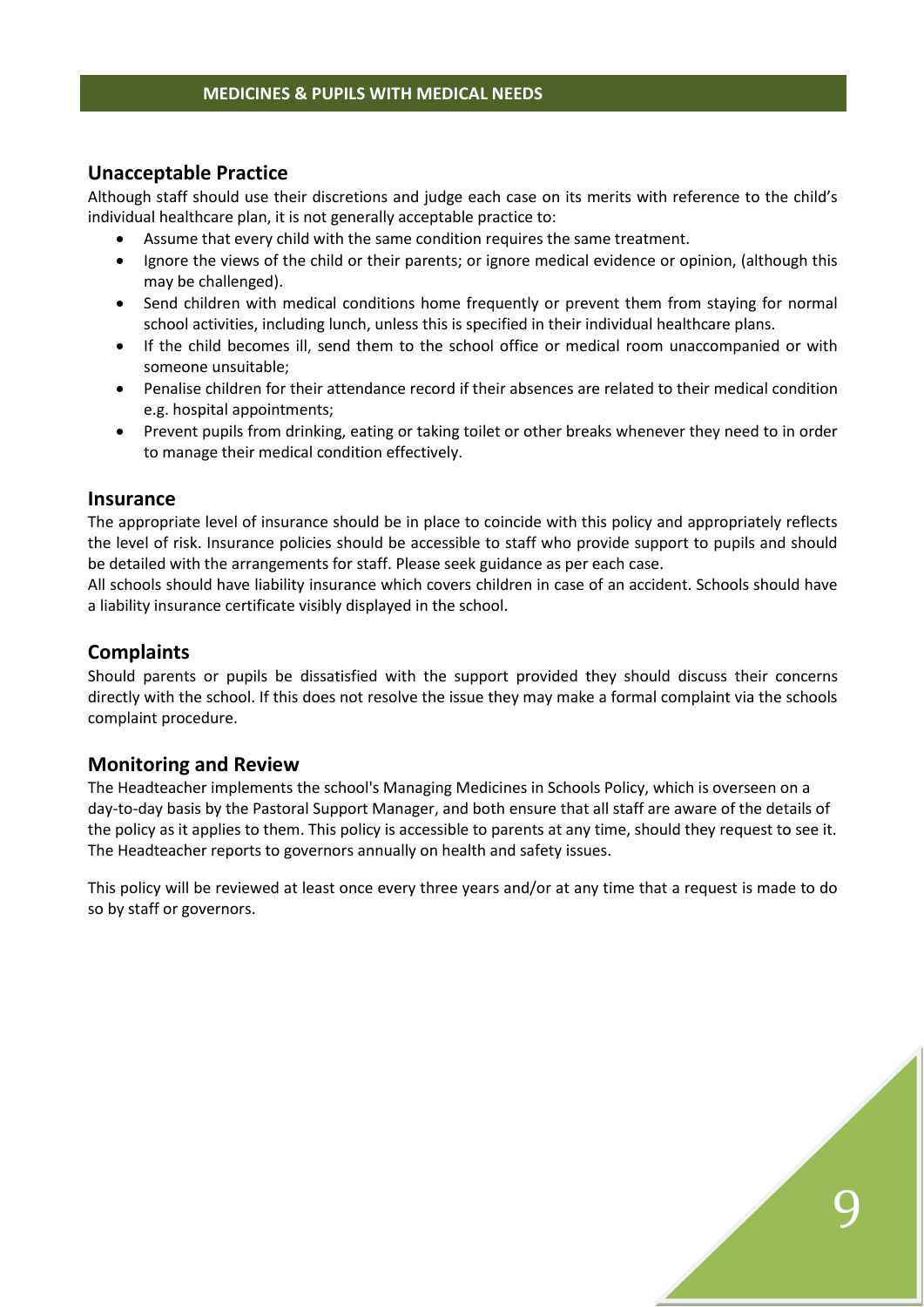#### **APPENDIX 1 - Accident/Incident Report Form**

#### **Accident/Incident Report Form**

**A. Notification to The London Borough Hackney Health and Safety Advisor**  Incidents involving the death of any person, whether or not they are at work; a major injury or an over-7-day injury to a member of staff; or an injury which requires a pupil or visitor to be taken to hospital by whatever means, must be immediately reported to the Health and Safety advisor (Education) on 020 8356 2278.

|                                        | <b>B.</b> Accident/Incident details | <b>C.</b> Person directly affected                           |  |
|----------------------------------------|-------------------------------------|--------------------------------------------------------------|--|
| Date of incident:<br>Time of incident: | (24hr clock)                        | Staff $\Box$ Pupil<br>Category:<br>Visitor <i>Contractor</i> |  |
| School:                                |                                     | Position held:<br>(staff)                                    |  |
| Exact location:                        |                                     | Year group:<br>(pupil)                                       |  |
| Type of incident:                      | Actual                              | Male<br>Female<br>Gender:                                    |  |
|                                        | Near miss                           | Date of birth:                                               |  |
| Incident                               | Defective                           | Forename:                                                    |  |
| classification:                        | equipment                           | Surname:                                                     |  |
|                                        | $\sqcap$ Defective                  | Address:                                                     |  |
|                                        | premises                            |                                                              |  |
|                                        | Fire                                |                                                              |  |
|                                        | III health                          | Post code:                                                   |  |
|                                        | Personal accident                   | Home tel. no:                                                |  |
|                                        | Violence/abuse<br>Other             | Work tel. no:                                                |  |

| D. Full description of the accident/incident      |
|---------------------------------------------------|
|                                                   |
|                                                   |
|                                                   |
|                                                   |
|                                                   |
|                                                   |
|                                                   |
|                                                   |
|                                                   |
| E. Immediate action taken to prevent reoccurrence |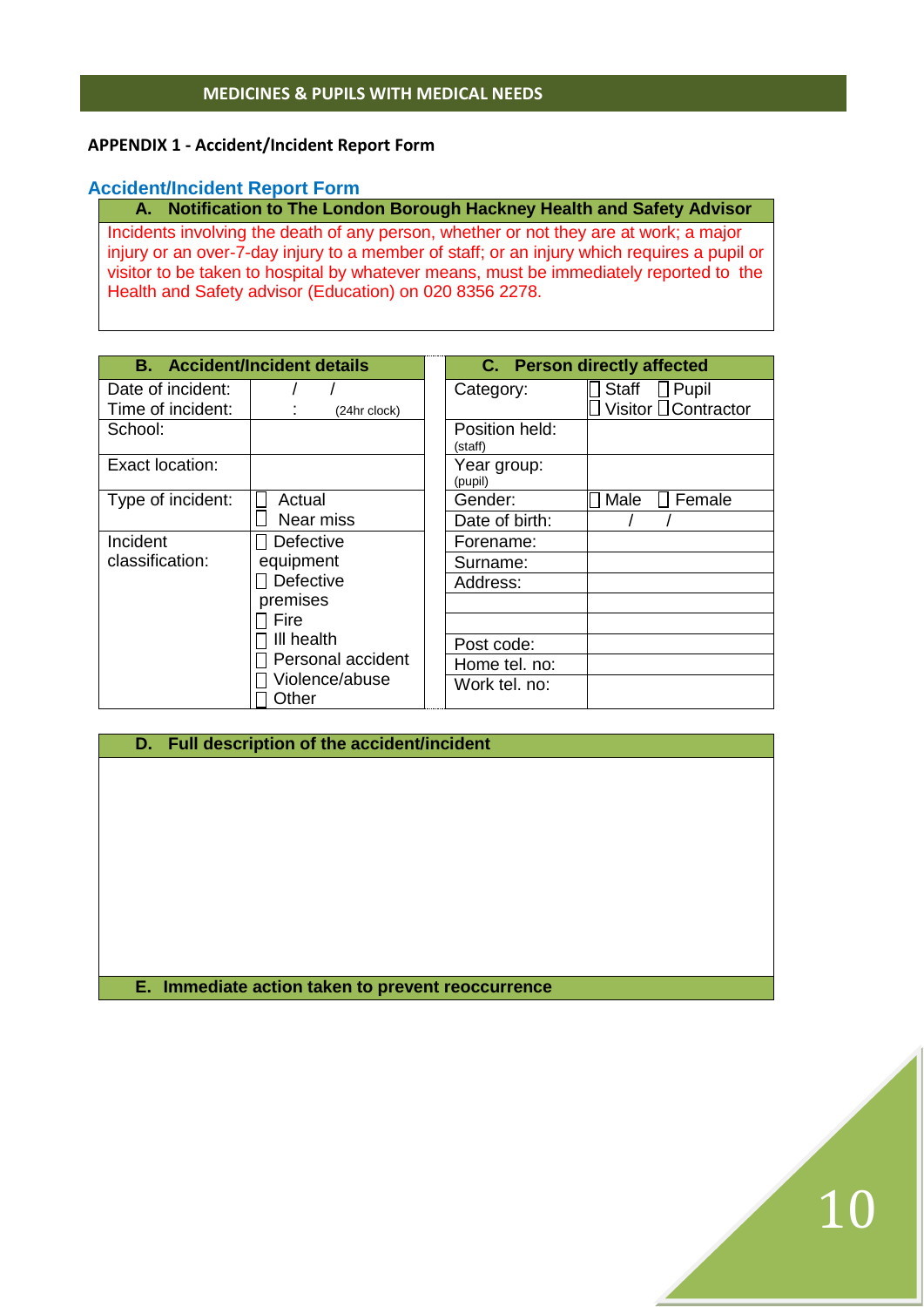| Е.<br><b>Injury summary</b>                                      |                          | Part of body injured<br>G.                              |
|------------------------------------------------------------------|--------------------------|---------------------------------------------------------|
| <b>Minor Cuts</b>                                                | $\Box$                   | Right<br>Left                                           |
| Cuts needing stitches                                            |                          | Head                                                    |
| Bruises/grazes                                                   | Г                        | Face                                                    |
| Strains/sprains                                                  | Г                        | Eye<br>L                                                |
| Fracture                                                         |                          | Shoulder<br>П                                           |
| Dislocation                                                      |                          | Arm<br>$\mathsf{L}$                                     |
| Burns                                                            | Г                        | Hand                                                    |
| Electric shock                                                   | $\overline{\phantom{a}}$ | Finger (show which<br>Г<br>hand)                        |
| Headache/nausea                                                  | П                        | Torso<br>$\mathsf{L}$                                   |
| Inflammation                                                     |                          | Pelvis<br>П                                             |
| Loss of consciousness                                            | $\mathbb{R}^n$           | Leg<br>П                                                |
| Loss of sight                                                    |                          | Foot<br>Γ                                               |
| Multiple injuries                                                | Γ                        | Toe (show which foot)<br>$\Box$                         |
| General pain                                                     | Γ                        | <b>Back</b><br>$\Box$                                   |
| Punctures                                                        |                          | Other (state)                                           |
| <b>Scalds</b>                                                    | П                        |                                                         |
| Other (state)                                                    |                          |                                                         |
| н. -<br>Was the injury                                           |                          | <b>About the accident</b><br>L                          |
| a fatality?                                                      |                          | Please tick the box that best describes the<br>accident |
| a major injury?                                                  | Г                        | Contact with moving machinery                           |
| to an employee requiring over-3-day<br>absence?                  | $\Box$                   | Hit by a moving, flying, falling object                 |
| to a pupil or visitor requiring them to<br>be taken to hospital? |                          | Hit by a moving vehicle                                 |
| <b>Absence</b><br>J.                                             |                          | Hit something fixed                                     |
| First day of absence                                             | $\sqrt{2}$<br>$\prime$   | Injured whilst handling, lifting,<br>carrying           |
| Date returned to work                                            | $\prime$<br>$\sqrt{2}$   | Fall from height (how high was fall?)<br>metres         |
| No. of days absent                                               |                          | Trapped by something collapsing                         |
| K. Did the injured person                                        |                          | Drowned or asphyxiated                                  |
| remain in hospital for more than 24<br>hours?                    | $\Box$                   | Exposed to, or contact with, harmful<br>substance       |

| Part of body injured<br>G.                                  |      |       |  |
|-------------------------------------------------------------|------|-------|--|
|                                                             | Left | Right |  |
| Head                                                        |      |       |  |
| Face                                                        |      |       |  |
| Eye                                                         |      |       |  |
| Shoulder                                                    |      |       |  |
| Arm                                                         |      |       |  |
| Hand                                                        |      |       |  |
| Finger (show which<br>hand)                                 |      |       |  |
| Torso                                                       |      |       |  |
| Pelvis                                                      |      |       |  |
| Leg                                                         |      |       |  |
| Foot                                                        |      |       |  |
| Toe (show which foot)                                       |      |       |  |
| <b>Back</b>                                                 |      |       |  |
| Other (state)                                               |      |       |  |
| <b>About the accident</b><br>I.                             |      |       |  |
| Please tick the box that best describes the<br>accident     |      |       |  |
| Contact with moving machinery                               |      |       |  |
| Hit by a moving, flying, falling object                     |      |       |  |
| Hit by a moving vehicle                                     |      |       |  |
| Hit something fixed                                         |      |       |  |
| Injured whilst handling, lifting,                           |      |       |  |
| carrying<br>Fall from height (how high was fall?)<br>metres |      |       |  |
| Trapped by something collapsing                             |      |       |  |
| Drowned or asphyxiated                                      |      |       |  |
| Exposed to, or contact with, harmful<br>substance           |      |       |  |

11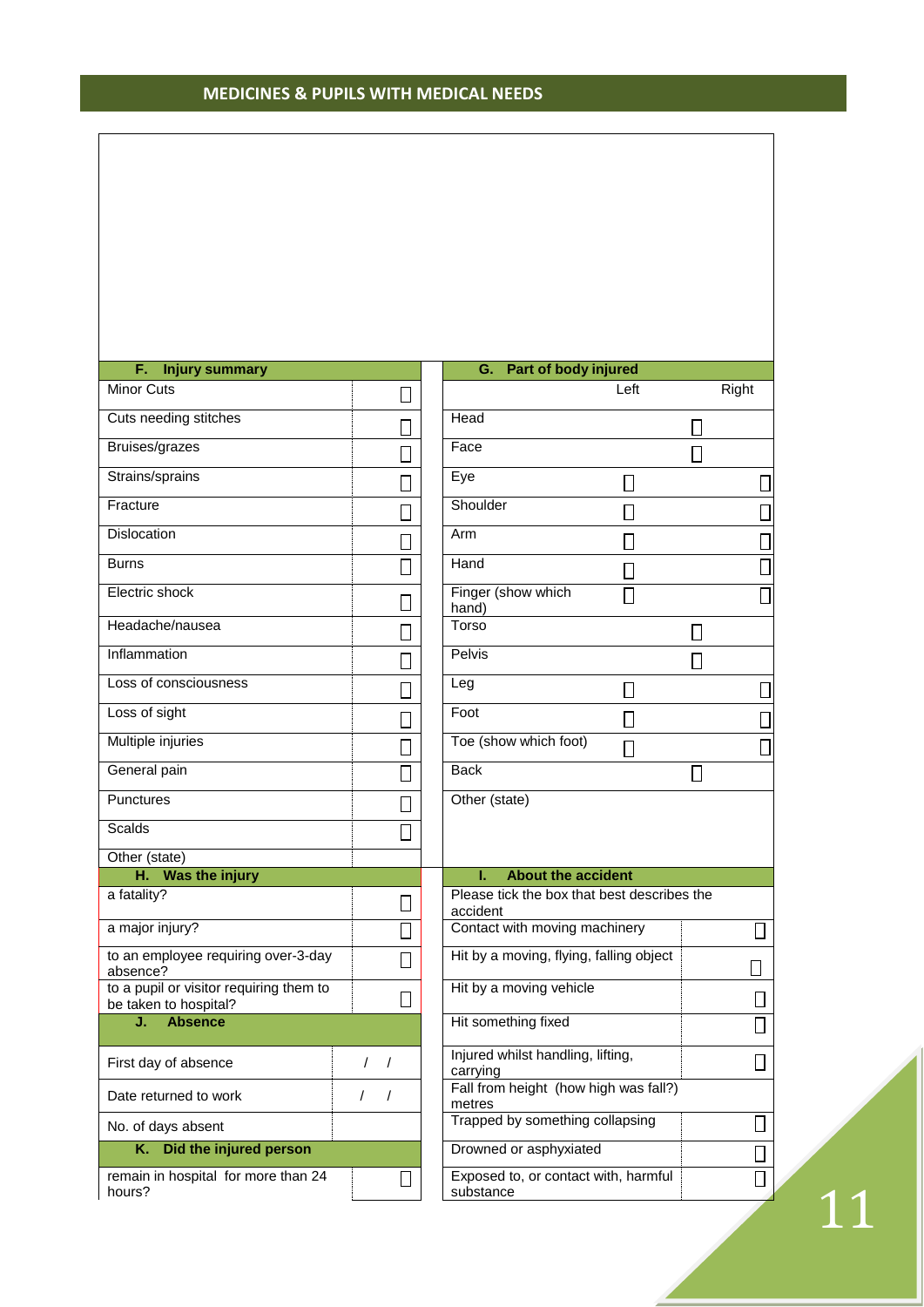| need resuscitation?                | Exposed to fire                       |  |
|------------------------------------|---------------------------------------|--|
| none of the above                  | Exposed to an explosion               |  |
| <b>RIDDOR</b> (for H&S Office use) | Contact with electricity              |  |
| Reported by:                       | Injured during Play / sports activity |  |
| Reported on:                       | Assaulted by a person                 |  |
| Form completed by:                 | Position<br>Dated                     |  |

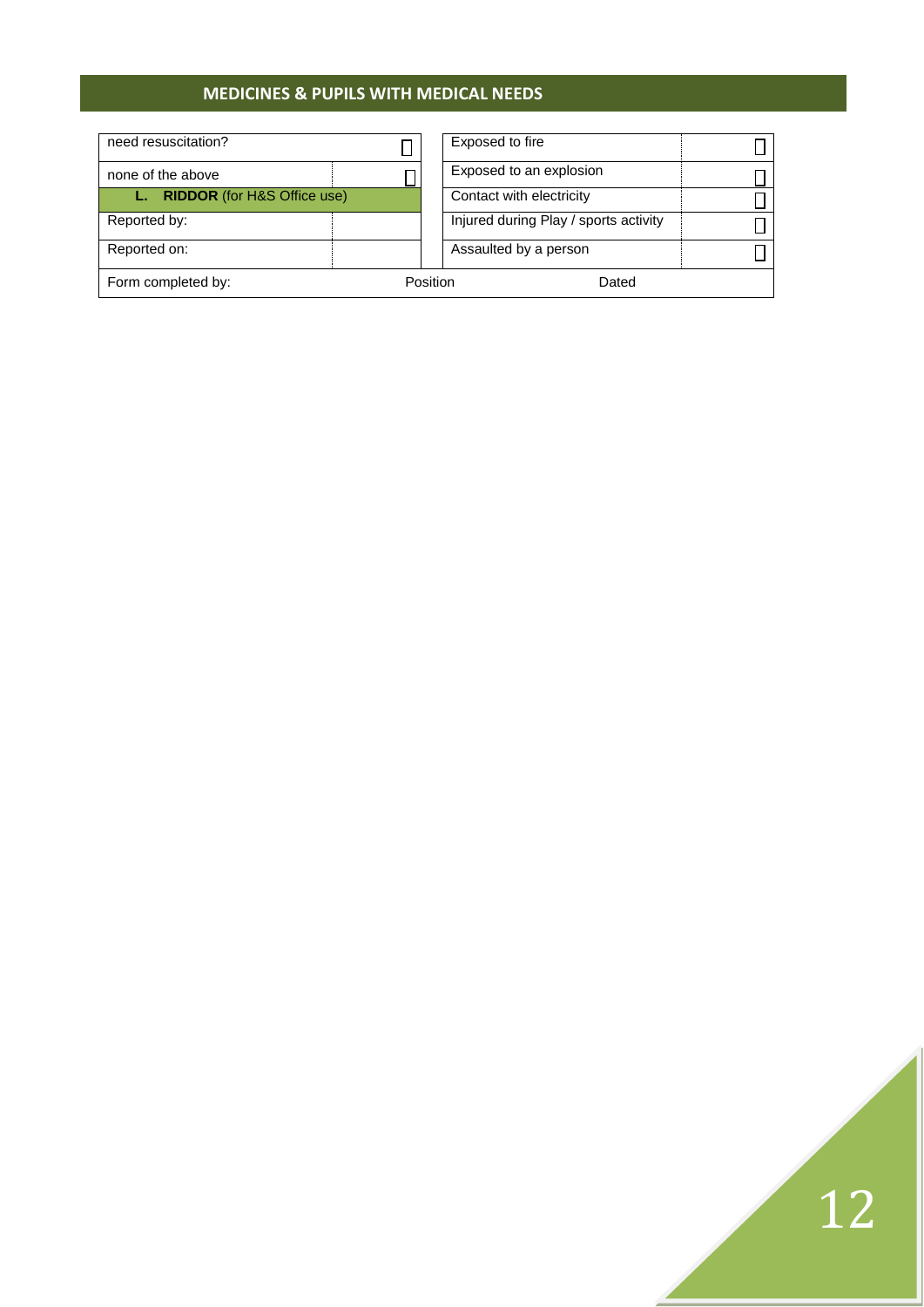# **APPENDIX 2 - Parental Permission Form**

# **PERMISSION TO ADMINISTER MEDICATION**

Insert Picture of child

| <b>NAME</b> | <b>CLASS</b> |
|-------------|--------------|
|             |              |
|             |              |

| <b>MEDICAL CONDITION</b> |  |
|--------------------------|--|
|                          |  |
|                          |  |

| <b>MEDICATION</b> | <b>LOCATION IN SCHOOL</b> |
|-------------------|---------------------------|
|                   |                           |
|                   |                           |

| <b>WHEN TO ADMINISTER</b> | <b>HOW TO ADMINISTER</b> |
|---------------------------|--------------------------|
|                           |                          |
|                           |                          |
|                           |                          |
|                           |                          |
|                           |                          |
|                           |                          |

|  | <b>SIDE EFFECTS</b> |  |
|--|---------------------|--|
|  |                     |  |
|  |                     |  |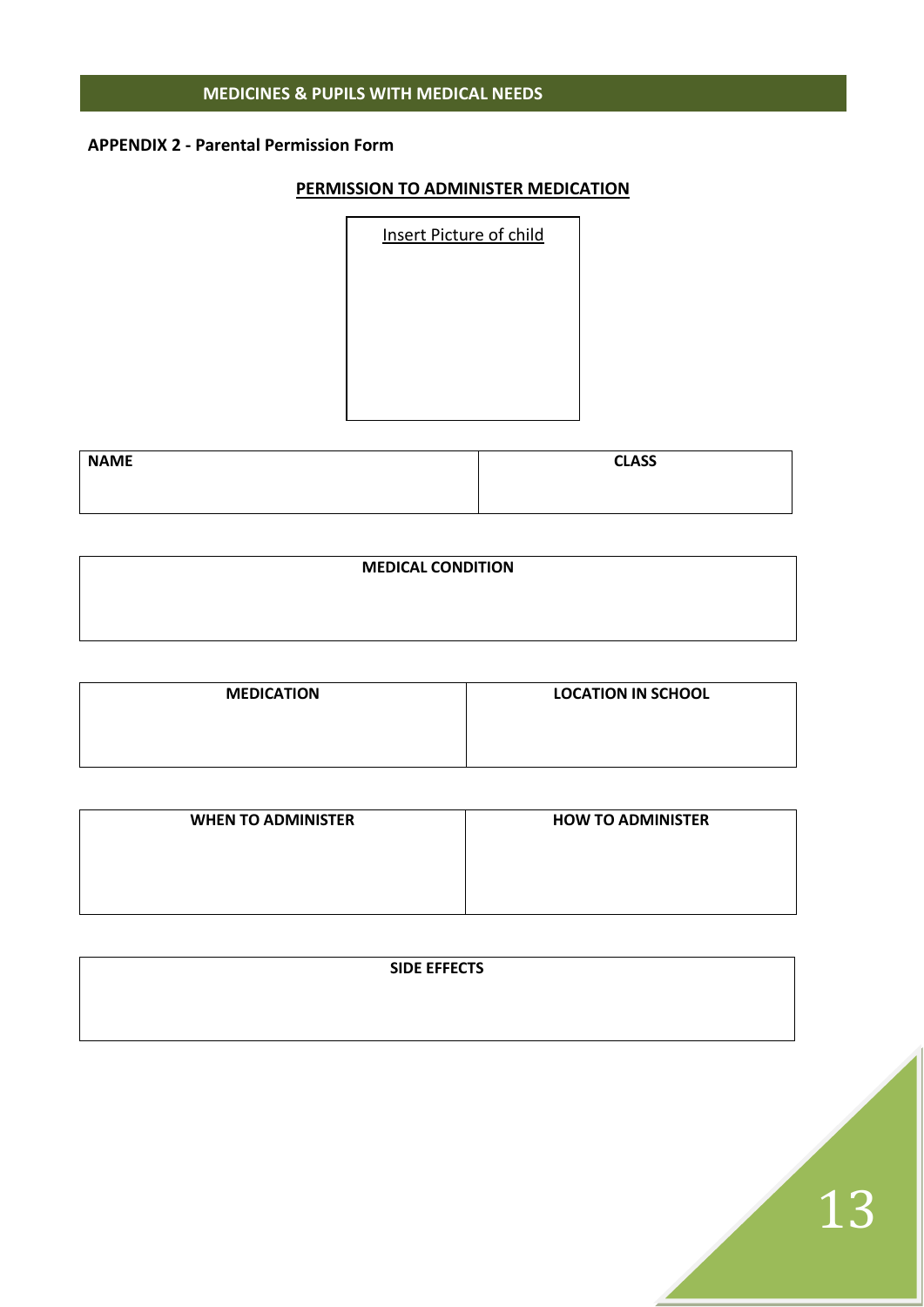**I give permission for my child's medication to be administered by the school. I will provide my child's medicine in the package it was originally provided, including the leaflet within the packaging. I will provide the school with sufficient and up-to-date information about my child's medical needs.** 

**Signed\_\_\_\_\_\_\_\_\_\_\_\_\_\_\_\_\_\_\_\_\_\_\_\_\_\_\_\_\_\_\_\_ Date\_\_\_\_\_\_\_\_\_\_\_\_\_\_\_\_\_\_\_\_\_\_**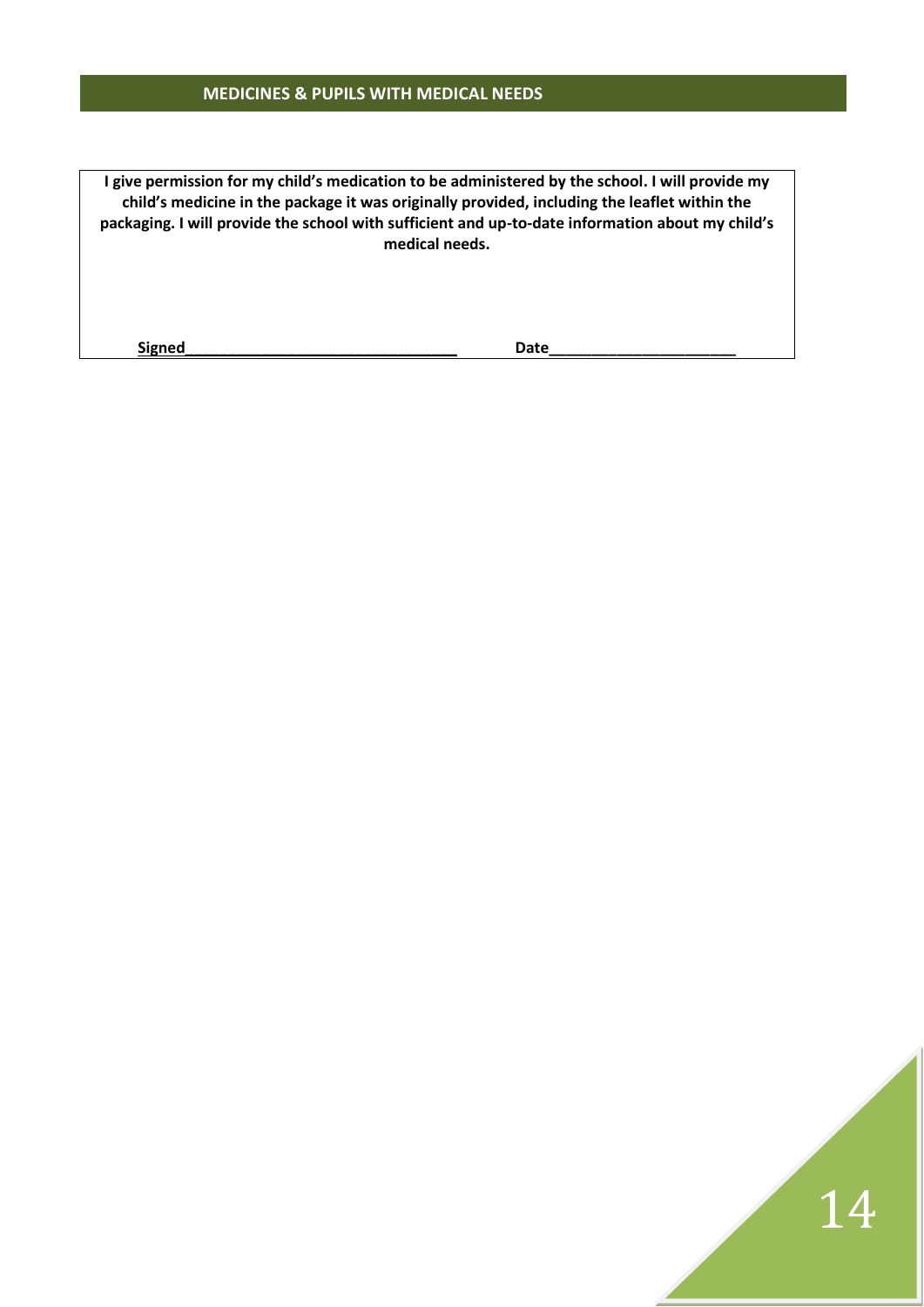# **APPENDIX 3 - Individual Healthcare Plan**

# **Health Care Plan for ...........**

**Name of School:** 

**Child's Name: Group/Class/Form:** 

**Date of Birth:** 

**Emergency Contact:** 

**Name:** 

**Telephone no :** 

| Insert child's photo |
|----------------------|
|                      |
|                      |

| Date of Assessment      |       |                     |
|-------------------------|-------|---------------------|
| Care plan completed by: | Date: | <b>Review date:</b> |
| <b>Designation</b>      |       |                     |
|                         |       |                     |
|                         |       |                     |

| <b>Family Contact Information</b>        |                      |  |
|------------------------------------------|----------------------|--|
| Name:                                    | <b>Relationship:</b> |  |
|                                          |                      |  |
| <b>Phone number (Mobile):</b><br>(Home): |                      |  |
|                                          |                      |  |
|                                          |                      |  |

| <b>Clinic/Hospital Contact</b>         |                      |  |
|----------------------------------------|----------------------|--|
| Name:                                  | <b>Phone number:</b> |  |
| Name:                                  | <b>Phone number:</b> |  |
| G.P:<br><b>Telephone No:</b>           |                      |  |
|                                        |                      |  |
| <b>Medical Diagnosis or Condition:</b> |                      |  |
|                                        |                      |  |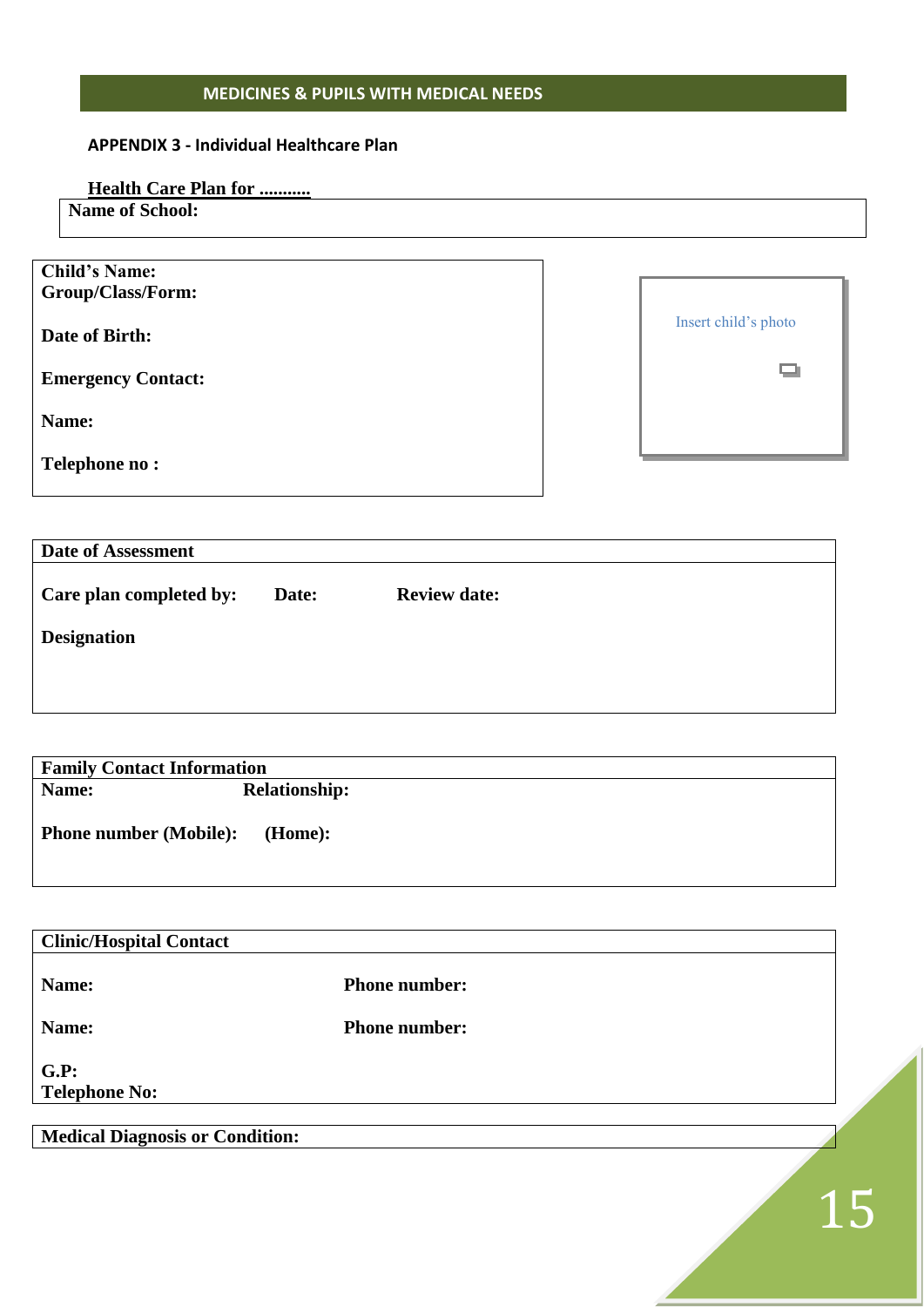**Medication**

**Prescribed medication for ............**

**Other conditions that –............. has are;**

**Other medication –................ -takes at home are;**

**Medication**

**Name of medicine:**

**Dosage:**

**Side-effects:**

**Stored:**

**Describe medical needs**

**Triggers**

**Give details of child's symptoms**

**Describe what constitutes an emergency for the child, and the action to take if this occurs**

16

School staff to take the following procedure if any of the above symptoms occur:

**Care Plan Responsibilities**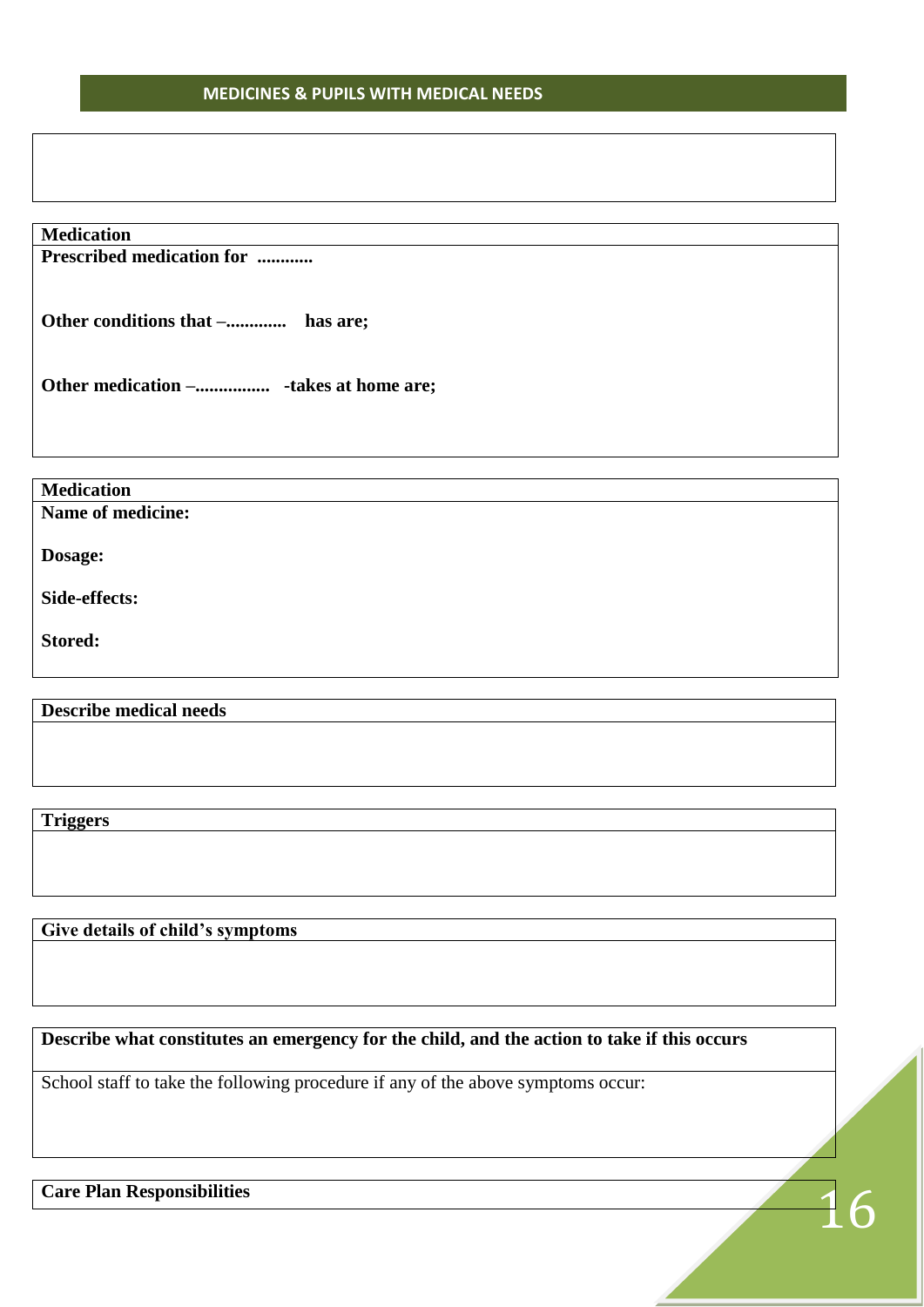| <b>SENCO</b>                 |  |
|------------------------------|--|
|                              |  |
| <b>School Health service</b> |  |
| <b>Classroom staff</b>       |  |
| <b>Parent</b>                |  |
| <b>Child</b>                 |  |

#### **Who is responsible in an emergency (state if different for off-site activities)**

**In school** - Contact the school teacher **On School Visit** - First Aiders **On school Transport** - transport staff

**Follow up**

# **NB: ALL MEDICATION MUST BE IN THE ORIGINAL CONTAINER, AS DISPENSED BY THE PHARMACY WITH CLEAR INSTRUCTIONS ON HOW MUCH TO GIVE**.

**The above information is, to the best of my knowledge, accurate at the time of writing and I give consent to school staff / transport staff administering the medication. I will inform the school immediately, in writing, if there is any change in dosage or frequency of the medication or if the medication is stopped.**

| Parent's/Carer's Signature Print Name:  Date:                     |  |
|-------------------------------------------------------------------|--|
|                                                                   |  |
|                                                                   |  |
| Form copied to: School SENCO Child's Parents $\Box$ Others $\Box$ |  |
|                                                                   |  |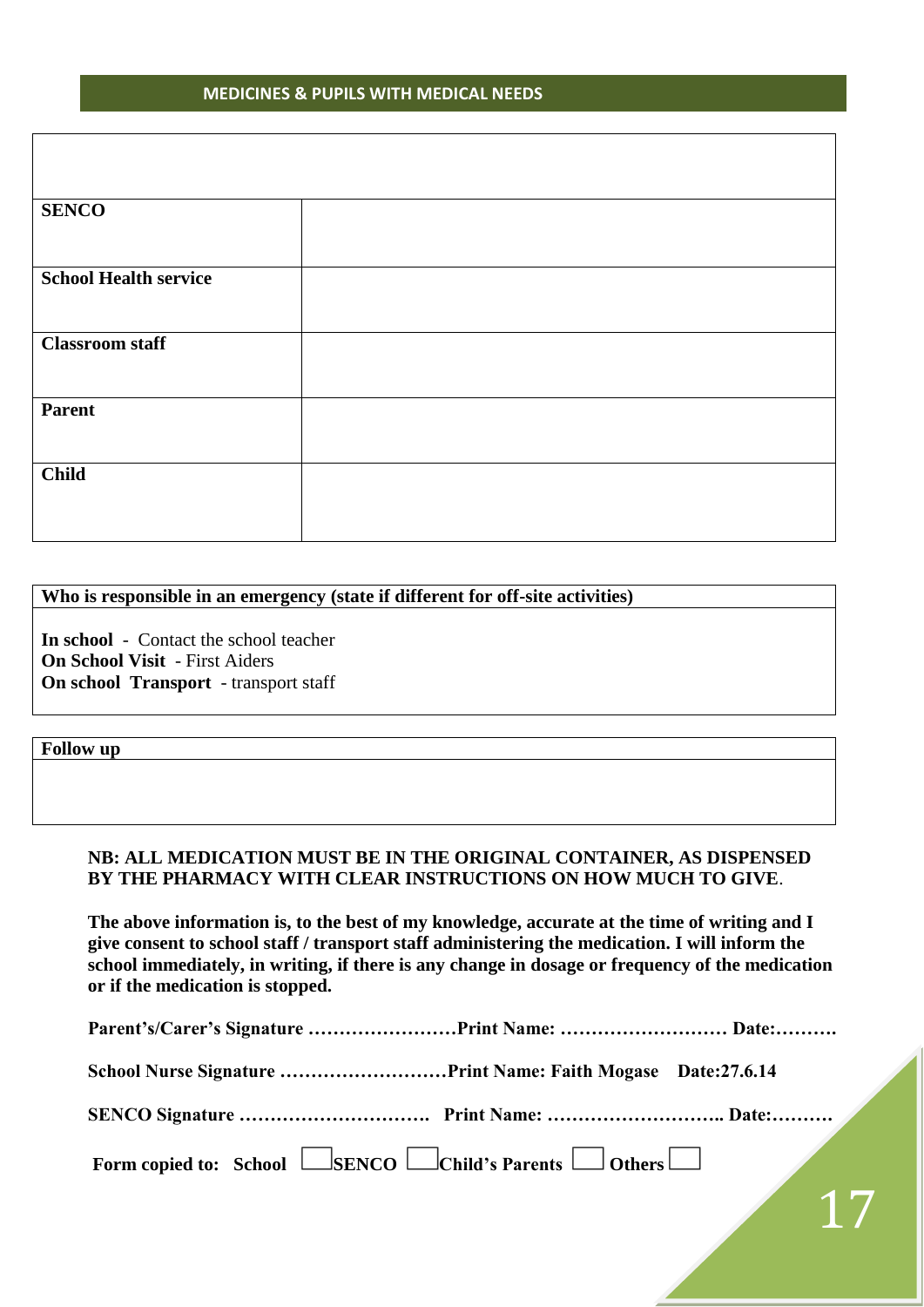# 18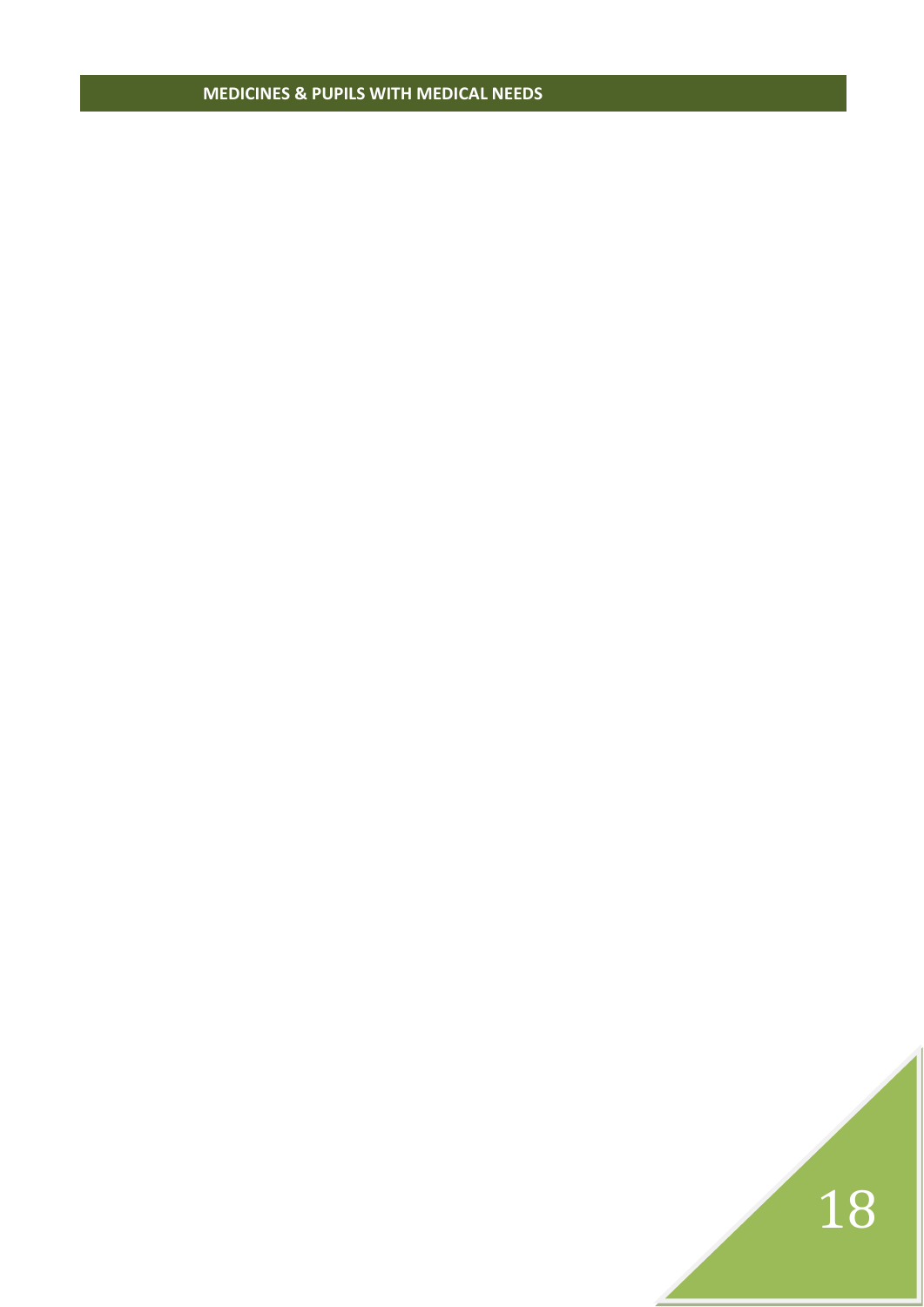# **APPENDIX 4 - Medicine Log Form**

| NAME:              |             |                        |               |                |
|--------------------|-------------|------------------------|---------------|----------------|
| <b>MEDICATION:</b> |             |                        |               |                |
|                    |             |                        |               |                |
| MEDICATION         | <b>DATE</b> | <b>TIME</b>            | <b>DOSAGE</b> | <b>INITIAL</b> |
|                    |             | $\bullet$<br>$\bullet$ |               |                |
|                    |             | $\bullet$<br>$\bullet$ |               |                |
|                    |             | $\bullet$<br>$\bullet$ |               |                |
|                    |             | $\bullet$<br>$\bullet$ |               |                |
|                    |             | $\bullet$<br>$\bullet$ |               |                |
|                    |             |                        |               |                |
|                    |             | $\bullet$<br>$\bullet$ |               |                |
|                    |             | $\bullet$              |               |                |
|                    |             | $\bullet$<br>$\bullet$ |               |                |
|                    |             | $\bullet$<br>$\bullet$ |               |                |
|                    |             | $\bullet$<br>$\bullet$ |               |                |
|                    |             | $\bullet$<br>٠         |               |                |
|                    |             |                        |               |                |
|                    |             |                        |               |                |
|                    |             |                        |               |                |
|                    |             |                        |               |                |
|                    |             |                        |               |                |
|                    |             |                        |               |                |